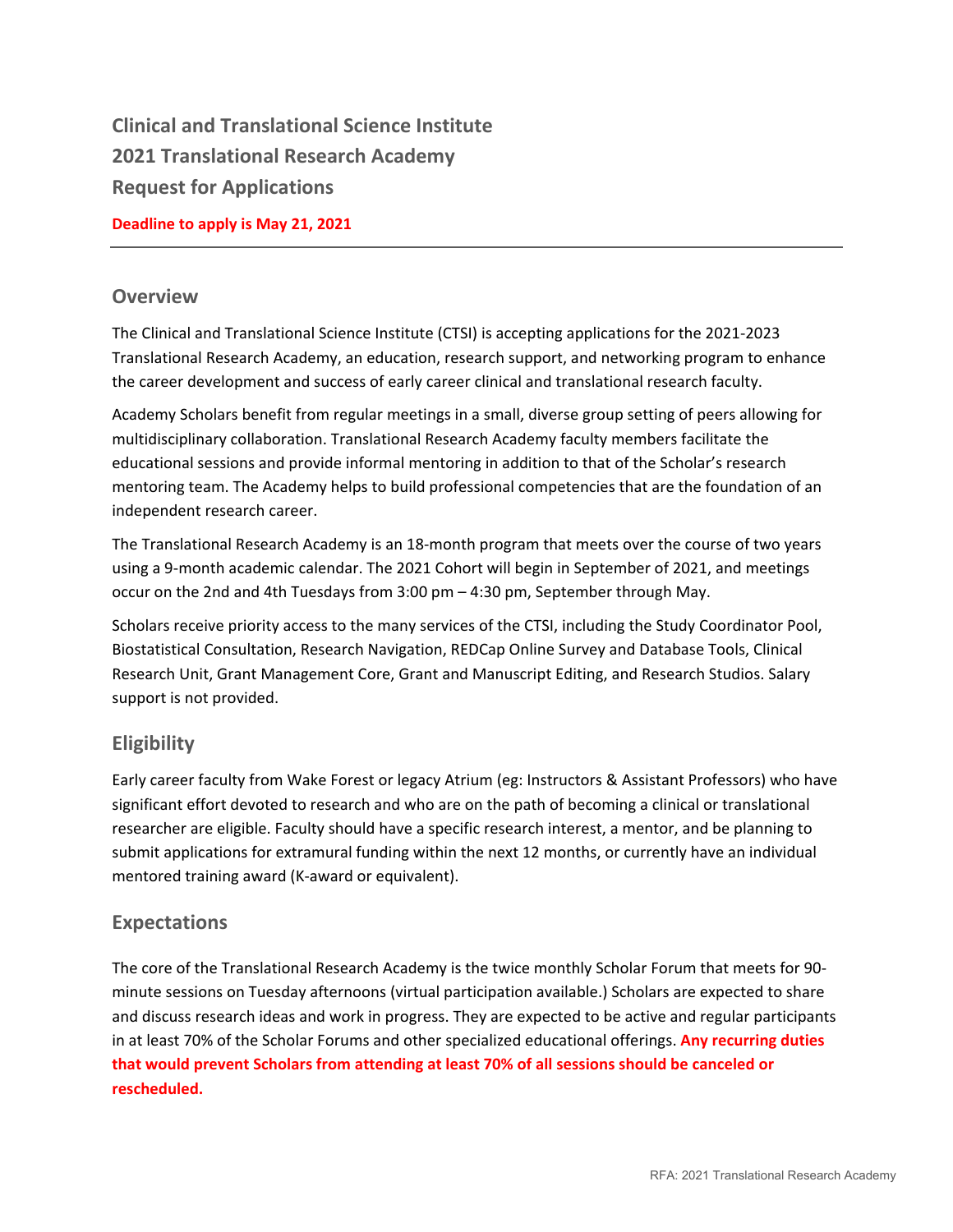Scholars will also be asked to periodically complete self-assessment tools and/or inventories, provide feedback for program evaluation and improvement, and report outcomes of academic productivity. Scholars agree to be contacted by CTSI regarding their activities in clinical and translational research for up to 15 years.

# **Application**

Applications to the Translational Research Academy must be submitted using the online form and are due by **Friday, May 21, 2021.**

Application Form:<https://redcap.link/TRA2021Cohort>

All applications will be reviewed by the Translational Research Academy faculty.

The following items will be required for your application:

## **Demographic Background**

- Name, Degrees
- Academic Title
- Department/Section
- Protected Time
	- What percentage of your effort is protected for research?
	- How many hours per week do you spend on research?
	- How is your protected time currently funded?
- Career Development or Training Grants
	- List any individual or institutional training grants which you are participating in or have received. Include funding source and date of award.
- Primary Mentor's Name, Degrees, Department
- Mentoring Team Members' Names, Degrees, Departments

## **Current Clinical and Translational Science Research Interests and Activities**

Describe your current clinical and translation science research interests and research-related activities. (One page maximum.)

## **Areas for Professional Development**

Describe training you need to become a successful independent investigator. (Half page maximum.)

#### **Research Plan**

Explain your strategy to obtain your first independent research or career development grant. Applicants who already have a career development award should discuss their strategy for transitioning to independent funding. (One page maximum.)

Address the following components, to the extent possible: